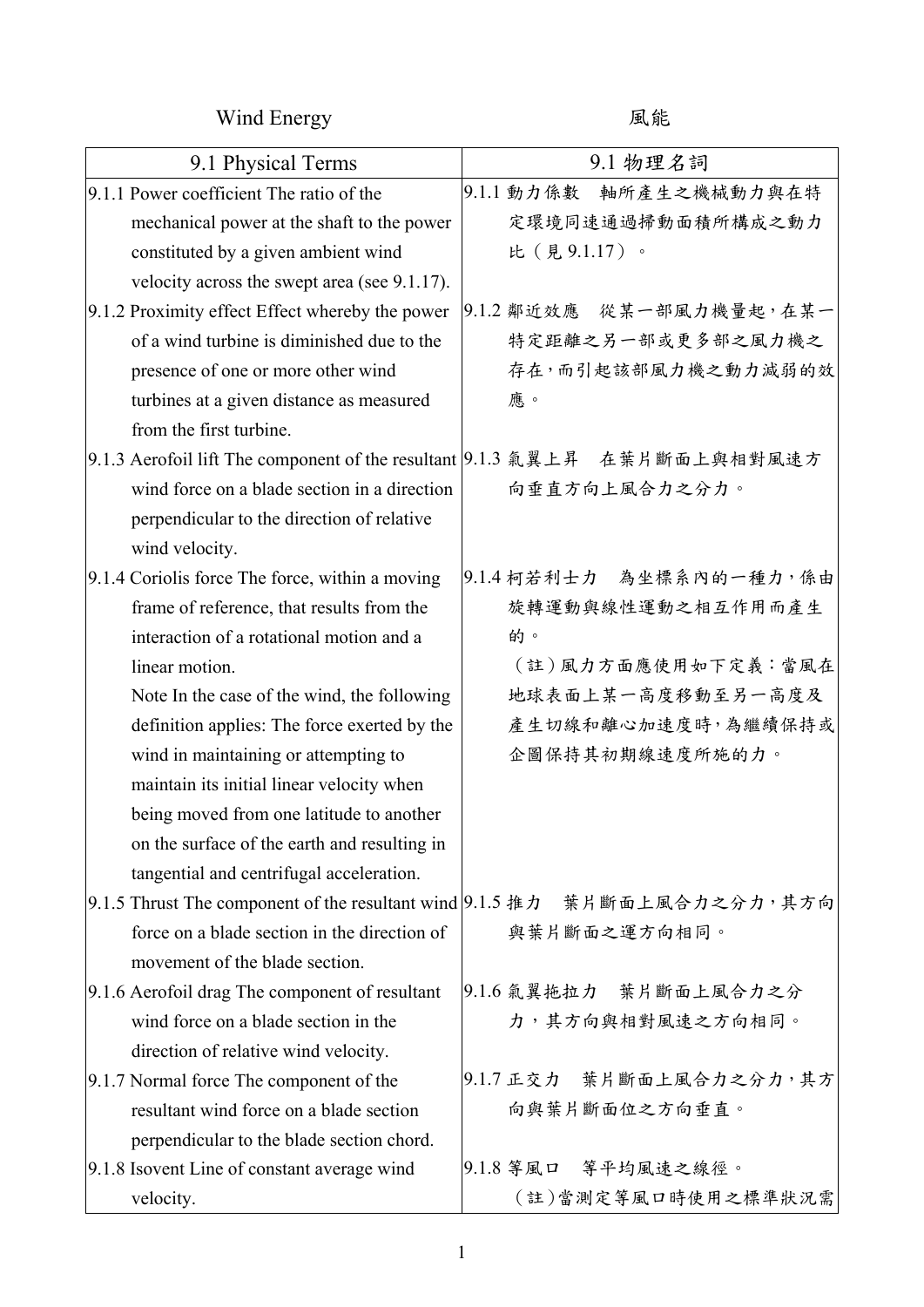| Note The standard conditions applied when        | 加以註明。                                     |
|--------------------------------------------------|-------------------------------------------|
| determining the isovent must be specified.       |                                           |
| 9.1.9 Betz's Law For the case of an ideal wind   | 9.1.9 貝茲法則 對一理想風力機而言,轉子具                  |
| turbine rotor having a swept area A. the         | 有一掃動面積A,在周遭風速V∞下之最                        |
| theoretical maximum power output with            | 大輸出動力理論值 (見9.1.17)為:                      |
| ambient wind velocity $V\infty$ (see 9.1.17) is: | $8/27 \rho AV^3$                          |
| $8/7\rho AV$ <sub>∞</sub> 3                      | 其中ρ為空氣密度。                                 |
| where $\rho$ is the density of the air.          | (註)空氣系統之有效動能(KE)為:                        |
| Note The kinetic energy KE available in an       | KE= $1/2$ $\rho$ AV $\infty$ <sup>3</sup> |
| air stream is given by:                          | 風力機軸產生之有用輸出動力與理論有                         |
| $KE=1/2\rho AV\omega^3$                          | 效動力KE之比例式為動力係數Cp (或效                      |
| The ratio of the useful power output P at        | 率η) :                                     |
| the wind turbine shaft to the theoretically      | $C_p =$                                   |
| available power KE is termed the power           | $C_p = \frac{P}{KE}$                      |
| coefficient $c_p$ (or efficiency $\eta$ ):       |                                           |
|                                                  |                                           |
| $C_p = \frac{P}{KE}$                             | $C_p$ 之最大值為 16/27。                        |
| The maximum value of                             |                                           |
| $C_p$ is $\frac{16}{27}$                         |                                           |
|                                                  |                                           |
|                                                  |                                           |
| 9.1.10 Wind pressure: velocity pressure The      | 9.1.10 風壓;速度壓 在某物定位置,於垂直                  |
| force per unit area exerted by the wind at a     | 於風向表面上測得之單位面積所承受之                         |
| given location measured upon a surface           | 風力。                                       |
| perpendicular to the direction of the wind.      |                                           |
| 9.1.11 Tip velocity ratio The ratio of the       | 葉片尖端之最大切線速度與週<br>9.1.11 尖速比               |
| maximum tangential velocity of the blade         | 遭風速之比值。                                   |
| tip to the ambient wind velocity.                | (註)此種比率之經驗可使用於不同種類                        |
| Note Knowledge of this ratio enables             | 間風力機之比較。                                  |
| comparisons to be made between different         |                                           |
| types of windmills.                              |                                           |
| 9.1.12 Betz's efficiency The ratio of the power  | 9.1.12 貝茲效率 風力機軸之輸出動力與由貝                  |
| output at the wind turbine shaft to the          | 茲法則 (見9.1.9) 所計算而得之最大理                    |
| theoretical maximum power available as           | 論有效功之比。                                   |
| calculated according to Betz's law (see          |                                           |
| $9.1.9$ ).                                       |                                           |
| 9.1.13 Swept area The projection on to a plane   | 9.1.13 截風面積 附於轉子上之旋轉物體於與                  |
| perpendicular to the direction of the            | 週遭風向垂直之平面上之投影。                            |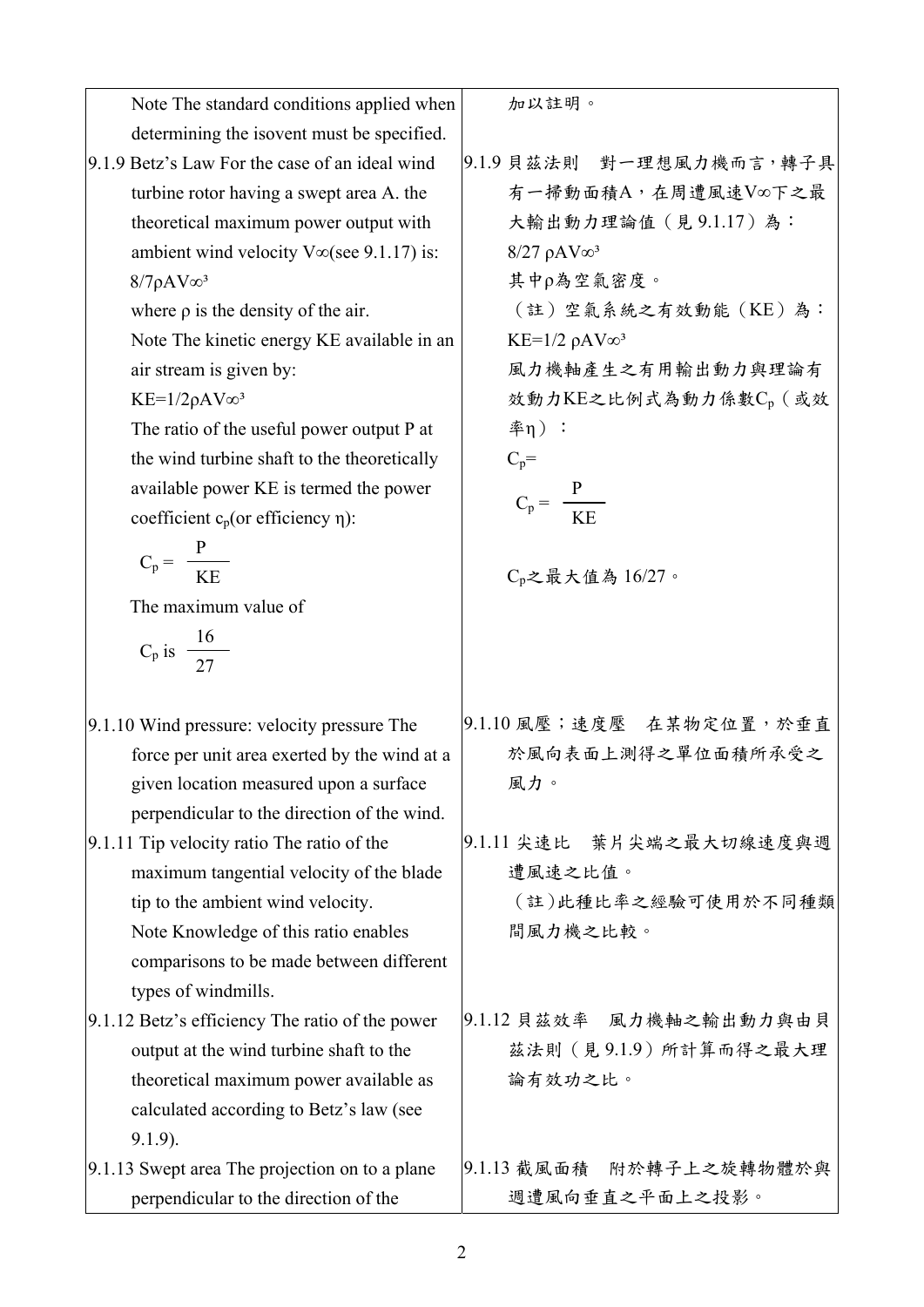| ambient wind of the body of revolution           |                                                                         |
|--------------------------------------------------|-------------------------------------------------------------------------|
| described by the rotor.                          |                                                                         |
| 9.1.14 Cut-in wind velocity The wind speed       | 9.1.14 啟動風速 對一特定風力機能够開始供                                                |
| referred to a specific blade-tip velocity in     | 應有用的輸出軸動力時,此風力機葉片尖                                                      |
| the case of a specific turbine, at with the      | 端之速度。                                                                   |
| wind turbine starts supplying useful output      |                                                                         |
| power at the shaft.                              |                                                                         |
| 9.1.15 Cut-off wind velocity The wind speed,     | 9.1.15 啟斷風速 對一特定風力機而言,葉片                                                |
| referred to a specific blade-tip velocity in     | 端之速度達到此速度時,風力機停止產生                                                      |
| the case of a specific turbine, above which      | 有用的輸出軸動力。                                                               |
| the wind turbine ceases to produce useful        |                                                                         |
| output power at the shaft.                       |                                                                         |
| 9.1.16 cut-out wind velocity: furling speed The  | 9.1.16 最大承受風速;摺起速度 風力機上所                                                |
| wind velocity at which the protective            | 裝設之保護裝置能真正發生防止機器受                                                       |
| device fitted to a wind turbine is actuated to   | 到機械損害功同時之風速。                                                            |
| prevent mechanical damage to the machine.        |                                                                         |
| 9.1.17 Ambient wind velocity The wind velocity   | 9.1.17 周遭風速 在風力機前端而不受風力機                                                |
| in front of the wind turbine and not             | 擾亂之風速。                                                                  |
| disturbed by it.                                 |                                                                         |
|                                                  | 9.1.18 Rated wind speed: optimum ambient wind 9.1.18 額定風速;最適合周遭風速 為一週遭  |
| velocity The ambient wind velocity at            | 風速,在此風速下風力機所掃動之單位面                                                      |
| which maximum power output is developed          | 積之輸出動力為最大。                                                              |
| per unit area swept by the turbine rotor.        |                                                                         |
|                                                  | 9.1.19 Geostrophic wind Wind resulting solely  9.1.19 地轉風 单獨由壓力梯度和柯若利士力 |
| from pressure gradients and Coriolis forces.     | 所產生的風。                                                                  |
| 9.2 Technology                                   | 9.2 術語                                                                  |
| 9.2.1 Aerogenerator An installation in which the | 9.2.1 氣力發電機 為一種風力機之轉子與發電                                                |
| rotor of a wind turbine is coupled to an         | 機結合的裝置。                                                                 |
| electric generator.                              | (註)氣力發電機可應用在需要中小量電                                                      |
| Note Aerogenerators can have applications        | 力之地方,特別是在偏遠地區。                                                          |
| where low and medium power supply is             |                                                                         |
| required, particularly in remote locations.      |                                                                         |
| 9.2.2 Wind turbine; windmill A device for        | 9.2.2 風力機;風車 一種將風能轉換成機械能                                                |
| converting wind energy into mechanical           | 的裝置。                                                                    |
| energy.                                          | (註)風車應用於需要固定之電力或機械                                                      |
| Note Applications for windmills are              | 動力之地方非常有利,但見9.2.1之氣力                                                    |
| predominantly those in which a local             | 發電機。                                                                    |
| stationary source of mechanical or               |                                                                         |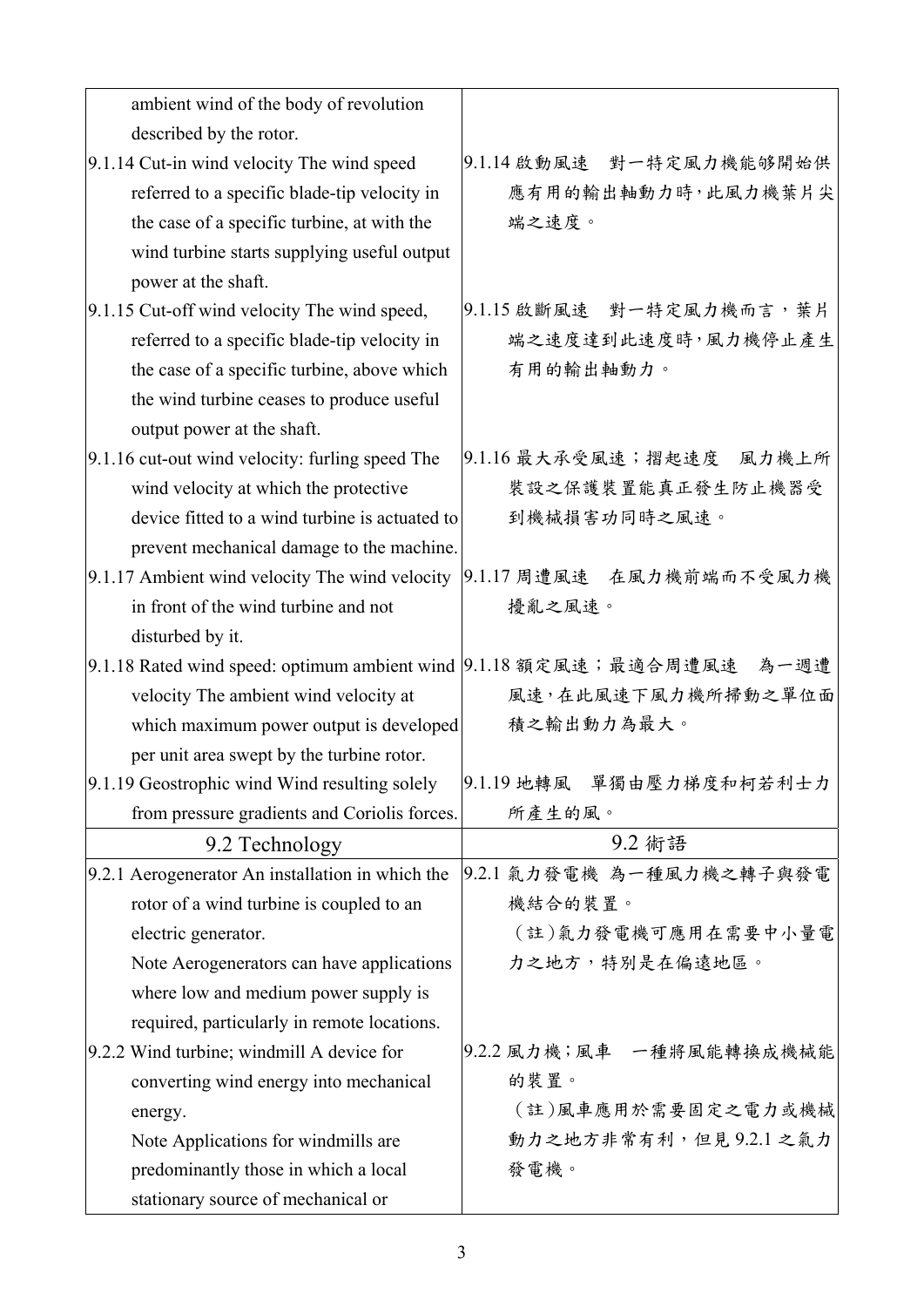| electrical power is required; but see                                      |                             |
|----------------------------------------------------------------------------|-----------------------------|
| aerogenerators, 9.2.1.                                                     |                             |
| 9.2.3 Blade The component of a wind turbine                                | 9.2.3 葉片<br>風力機轉子上之元件,其為風所驅 |
| rotor that is driven by the wind, thus                                     | 動,藉著空氣動力而在轉子軸上產生有用          |
| producing a useful torque at the rotor shaft                               | 之轉矩。                        |
| by aerodynamic forces.                                                     | (註)帆及翼板為經常用來描述葉片特殊          |
| Note The terms vane and sail are often                                     | 型式的名詞。                      |
| employed to describe specific types of                                     |                             |
| blade.                                                                     |                             |
| 9.2.4 Radius of a blade section The distance                               | 9.2.4 葉片截面半徑 於垂直於轉動軸之平面     |
| between the aerodynamic centre of the                                      | 上測得之特殊葉片部份之氣體動力學中           |
| particular blade section and the axis of                                   | 心與轉動軸之距離。                   |
| rotation, measured in the plane                                            | (註)氣體動力學中心與幾何中心經常是          |
| perpendicular to the axis of rotation.                                     | 相同的。                        |
| Note The aerodynamic centre and                                            |                             |
| geometric centre are frequently the same.                                  |                             |
| 9.2.5 Tip radius; blade radius Distance between                            | 9.2.5 葉尖半徑; 葉半徑 於垂直於轉動軸之平   |
| the centre of the blade section at the tip and                             | 面上測得葉片部份尖端之中心與轉動軸           |
| the axis of rotation, measured in the plane                                | 之距離。                        |
| perpendicular to the axis of rotation.                                     |                             |
| 9.2.6 Height diameter ratio of a VAWT The ratio  9.2.6 VAWT 之高直徑比 葉片在轉軸上之垂 |                             |
| of the projection of a blade perpendicularly                               | 直投影與二倍之葉片半徑之比。              |
| on to the axis of rotation to twice the blade                              |                             |
| or tip radius.                                                             |                             |
| 9.2.7 Darrieus rotor; Darrieus wind turbine A                              | 9.2.7 打蛋形轉子;打蛋形風力機 具有垂直或    |
| rotor or turbine with a vertical, or cross                                 | 交叉式風軸之轉子或風力機,而軸上通常          |
| wind, axis usually incorporating two or                                    | 裝有二片或三片固定距低固性之氣翼葉           |
| three fixed pitch aerofoil blades of low                                   | 片。                          |
| solidity.                                                                  |                             |
| 9.2.8 Savonius rotor; Savonius wind turbine A                              | 9.2.8 桶形轉子;桶形風力機 通常為由二個偏    |
| rotor or turbine usually comprising two                                    | 位半圓筒狀葉片或帆組成繞著垂直或交           |
| offset semi-cylindrical blades or vanes                                    | 叉式風軸轉動之轉子或風力機。              |
| rotating about a vertical or cross wind axis.                              |                             |
| 9.2.9 Solidity The ratio of the area covered by                            | 9.2.9 固性 葉片所覆蓋之面積與截風面積 (見   |
| blading to the swept area (see $9.1.13$ ), or                              | 9.1.13) 之比,或葉片之大小與整個轉子      |
| the ratio of the size of blading to the overall                            | 大小之比。                       |
| rotor size.                                                                | (註)上述為一般性的定義,若考慮某一          |
| Note The above is a generalised definition.                                | 形式之風力機宜有精確的定義。              |